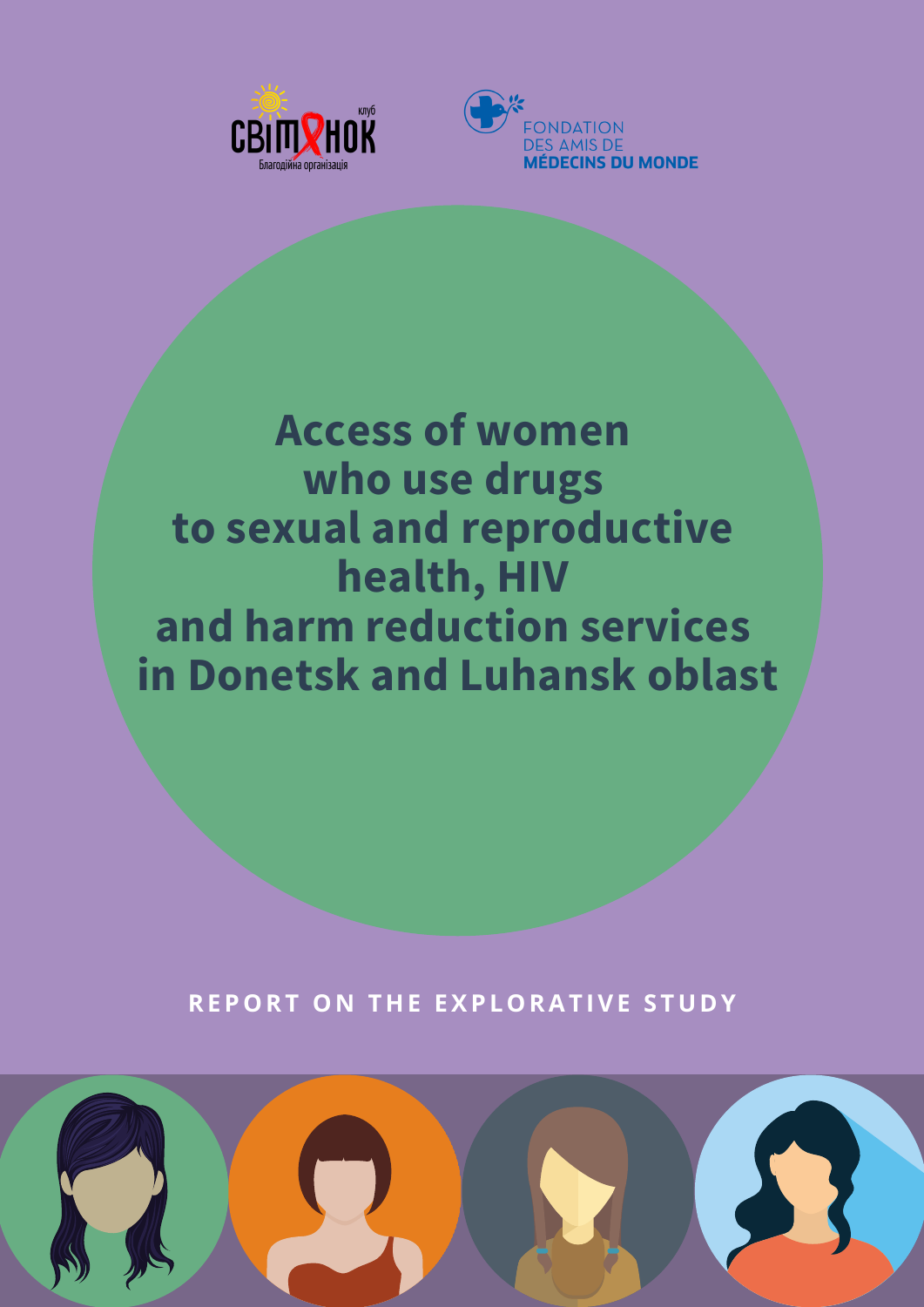# **CONTENT:**

| 3  |
|----|
| 3  |
| 4  |
| 4  |
| 5  |
| 6  |
| 6  |
|    |
|    |
| 8  |
| 8  |
| 9  |
| 10 |
| 11 |
| 12 |
| 12 |
| 13 |
| 13 |
| 14 |
| 15 |
| 16 |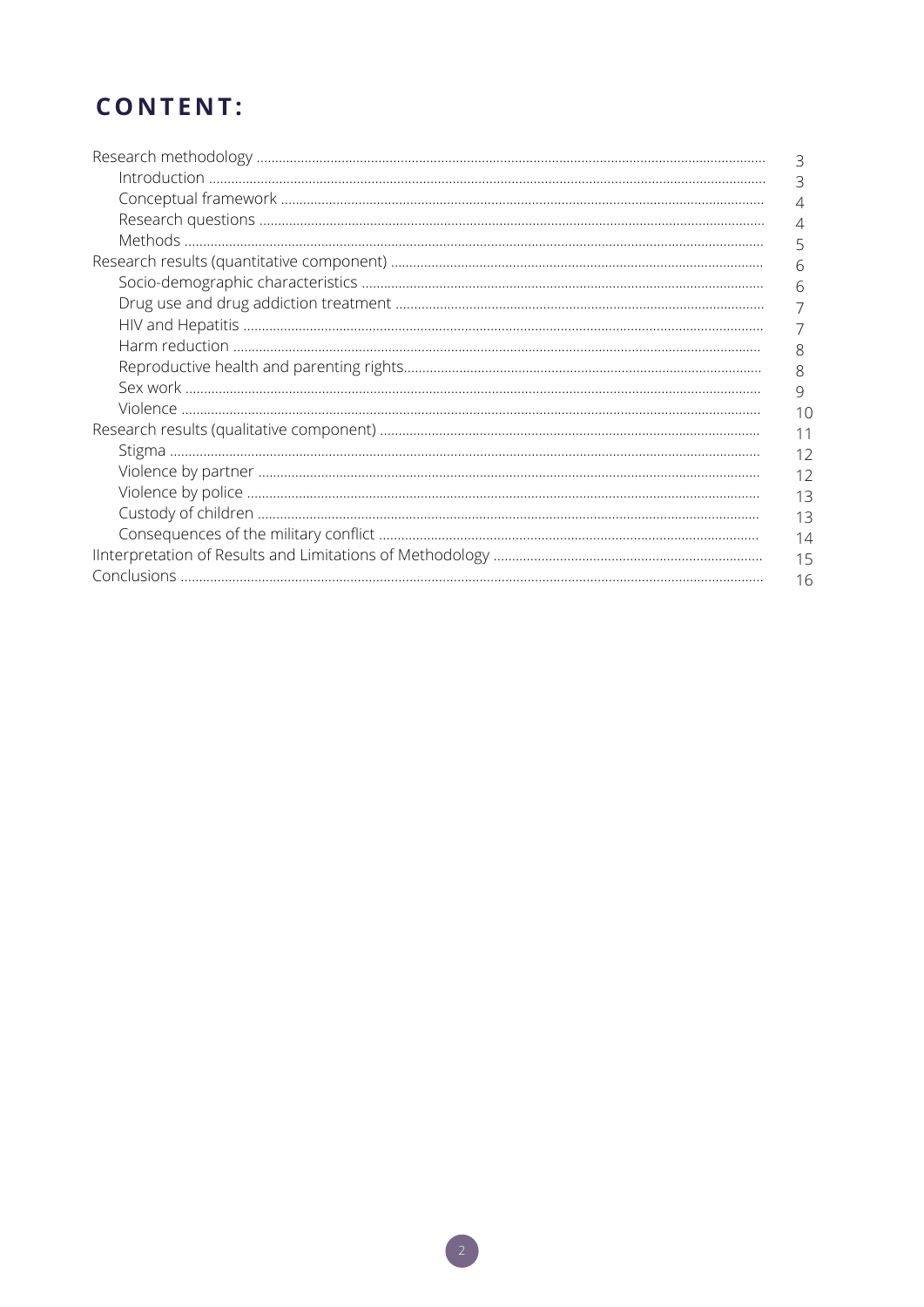

# **RESEARCH METHODOLOGY**

# **INTRODUCTION**

In July 2018 – January 2019, the Club "Svitanok" undertook **an explorative study of the access of women who use drugs to sexual and reproductive health** (SRH), HIV and harm Pilot data collection (10 structured interviews reduction services, and barriers they experience in access to such services. This study is a part of the project "Addressing specific sexual and reproductive Data collection; health needs and rights of marginalized women in Primary data analysis (in partnership with the the armed conflict affected areas in Ukraine" aimed to improve mental, physical and social well-being of Full data analysis and report writing. highly vulnerable and inadequately served women in Donetsk and Lugansk oblast, Ukraine.

The study has been organized in several steps:·

- Developing the study methodology partnership with the Eurasian Harm Reduction Association);
- support of Fabriders.com)[1];
- Selection and training of interviewers in data collection, safety skills, and basics of research ethics;
- and 2 in-depth interviews) and review of the questionnaire;
- 
- Eurasian Harm Reduction Association);
- 

*Goal of the study:* to examine the social, cultural and legal barriers to obtaining sexual and reproductive health services for women who use (in drugs living near the conflict zone in Ukraine.

Developing the safety protocol for data drug use, and living near the temporarily occupied collection, exchange and storage (with pro bono territories of Donetsk and Lugansk oblasts, Ukraine. **Study population:** women who have experience of

# **RESEARCH TEAM**

**RESEARCH AUTHORS:** *Dasha Matushina-Ocheret,* Eurasian Harm Reduction Association, Lithuania, *Svitlana Moroz,* Club Svitanok, Ukraine **RESEARCH INTERVIEWERS:** *Nataliya Bezelieva, Svitlana Andreyeva, Tetyana Sukhovilova,* Club Svitanok, *Olena Kurlat,* Nasha Dopomoga NGO **DESIGN:** *Alina Yaroslavska,* CO "Positive women"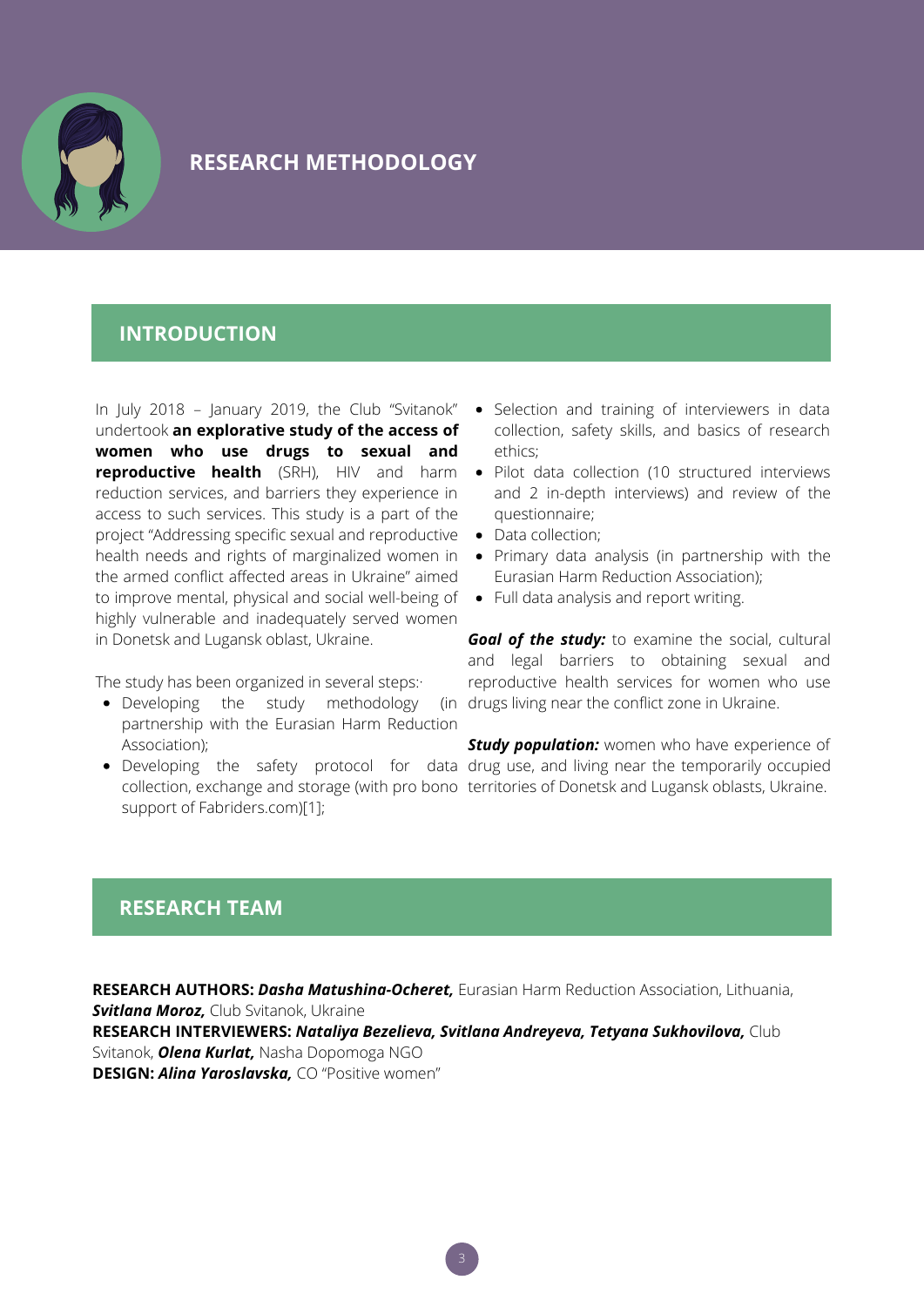# **CONCEPTUAL FRAMEWORK**

The research team comes from the notion that women who use drugs have specific social vulnerabilities that limit their access to essential services, interfere with social integration and increase the risk of interpersonal violence and violence from law enforcement and military forces. These vulnerabilities are related, on the one hand, to the state drug policies that for many years have been contributing to the criminalization and stigmatization of people who use drugs, and, on the other hand, to the low level of women's autonomy in making decisions about their sexual and reproductive health. In case of women who use drugs, the drug policy/criminalization related stigma interplays with the gender stereotypes prevalent in the post-Soviet space, prescribing to women only the roles of a wife and/or a mother. Research conducted in Ukraine and other Eastern European countries documented the issues faced by women who use drugs that included discrimination in the health care system, domestic and police violence, unlawful deprivation of parental rights and other cases of abuse by the state [2], [3].

It is known that the armed conflict that unfolded in

the eastern regions of Ukraine has had an impact on the degree of vulnerability of women from sexual, physical and economic violence [4]. It is also known that the armed conflict has had a negative impact on the access of people who use drugs to essential health services, including HIV prevention and opioid substitution therapy – although no fullscale empirical studies have been conducted, there is documentary evidence of interruptions in access to HIV treatment and in access to the opioid substitution therapy [5].

However, the situation of women who use drugs in Eastern Ukraine has not been studied yet; there is no information either at the country or at the international level about the extent, to which access to health care has deteriorated, how much the risk of HIV transmission has increased, how the vulnerability to violence has changed, how the socioeconomic status of women who use drugs has changed as a result of the armed conflict and how this affects the key health outcomes of this population group.

# **RESEARCH QUESTIONS:**

#### **The research team explored the following questions:**

- *How has the situation of the armed conflict affected the lives, health and safety of women who use drugs?*
- *What is the current socioeconomic status of women who use drugs living in the conflict zone, and how does this affect stigma and the degree of social exclusion?*
- *What is the access to essential health services (HIV, SRH, harm reduction) among women who use drugs?*
- *Has the autonomy level of women who use drugs changed in making decisions about their reproductive and sexual health?*
- *Has there been a change in services for women who use drugs and, if so, how did this affect their wellbeing?*
- *How does living near the occupied territories affect the protection of women who use drugs from violence?*
- *Has the level of criminalization of women who use drugs and their vulnerability to police abuse changed?*

An empirical research was organized based on the mix methods, that is, using quantitative and qualitative methods for data collection and analysis. This approach was selected to provide a deep insight into the causal relationships between the situation of the armed conflict, drug policy, women's health and safety, and explore the women who use drugs access to health and social services and their vulnerability to violence.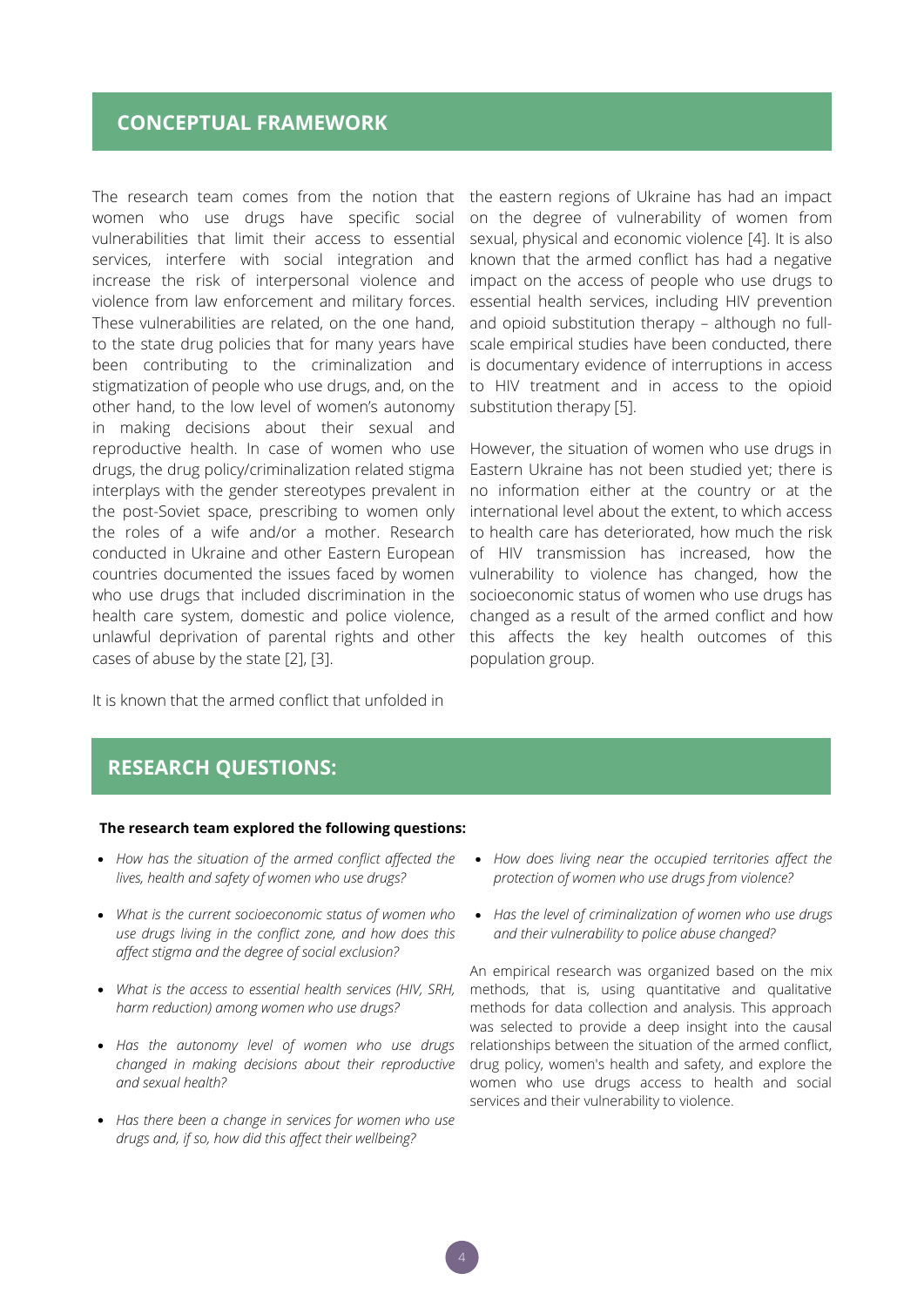# **METHODS**

#### The study used **three data collection methods:** In-depth interviews with women who use drugs;

Structured interviews with women who use drugs;

#### **Structured interviews:**

Structured, questionnaire-based interviews were conducted with **150 women who use drugs**, each interview lasted around 60 minutes.

The questionnaire included over **100 questions** grouped in the following blocks:

- General socio-demographic information
- History of drug use
- Access to HIV prevention and treatment services and treatment of co-infections
- Sexual and reproductive health
- Sex work
- Violence.

Women were invited to participate in a survey through harm reduction programs on outreach routes.

*Inclusion criteria:* female, at least 18 years of age, injecting drug use or OST during the last 12 months, actual residence near the temporarily occupied territories of Ukraine.

*Exclusion criteria:* acute mental health issues.

#### **In-depth interviews:**

**Fifteen in-depth (unstructured) interviews with women who use drugs** were conducted, during which women's personal stories were documented. Questions covered childhood, family relationships, drug use and drug dependence treatment, infectious diseases and their treatment, violence and trauma, experience related to criminal prosecution and imprisonment, intimate relations, birth and raising children.

The interviews paid particular attention to the changes that occurred as a result of the armed conflict in Ukraine, and its impact on women' autonomy of and their access to resources, as well

- 
- Inquiries to public health authorities on healthcare provision.

The questionnaires were filled in by peer consultants of Club Svitanok who got special training on data collection, research ethics, and safety.

Data from the questionnaires was entered in a specially designed Excel form and analyzed using the method of statistical analysis.



*Figure 1. Number of participants by locality*

as interpersonal relations and interactions with state institutions. Each interview took 40 to 60 minutes.

*Inclusion criteria:* female, at least 18 years of age, injecting drug use or OST during the last 12 months, actual residence near the temporarily occupied territories of Ukraine.

*Exclusion criteria:* acute mental health issues, recent suicide attempts.

The interviews were recorded, transcribed and analyzed using the method of thematic content analysis.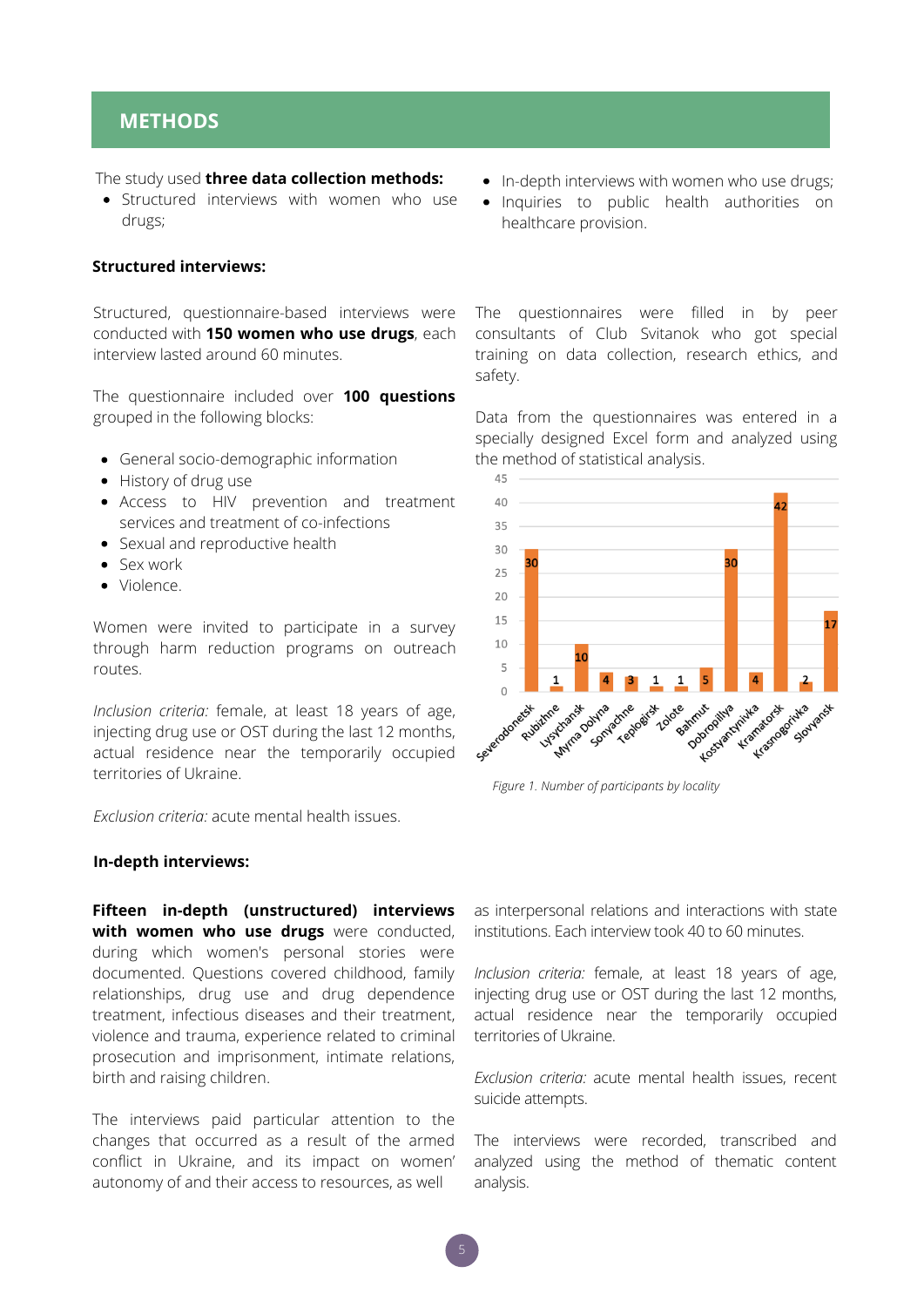

# **RESEARCH RESULTS** *(quantitative component)*

#### **The results below are based on the primary statistical analysis of the structured interviews:**

# **SOCIO-DEMOGRAPHIC CHARACTERISTICS**

#### **Age:**

average 38 years, min. age 18 years, max. age 58 years

#### **Language:**

For 84.67% Russian was the primary language, and with an exception of one person, the others spoke mainly Ukrainian at home.

#### **Place of residence:**

- 91.33% lived in urban areas
- 14% of respondents changed their place of residence due to the conflict and moved to another city, and 4% changed their residence within the same city
- **12.67%** have the status of the internally displaced person (IDP), but one in every four of them have no documents to prove it
- More than two thirds of IDPs have not received any support as displaced persons.

#### **Marital status:**

- $14.66%$  married
- 36.66% in cohabitation
- 16% widows
- 18.67% have never been married
- 1.34% other or refused to answer.

#### **Children:**

- 68.67% of respondents have children
- on average, they have 1 or 2 children, one woman has 4 children, and one woman has 6 children

#### **Education level**

- 18% unfinished secondary school
- 21.33% secondary school
- 26.67% professional college
- 28% technical college
- 2% unfinished higher education
- 3.33% higher education.

#### **Work experience:**

Work status at the time of the interview:

- **56.7%** unemployed
- 7.3% formally employed
- 16% informally employed
- other 18% (includes 14.7%, who never worked).

#### **Financial status:**

- **Monthly wage** UAH 1,200-15,000 (USD 43-541), 3867 UAH (142 USD) average
- $\bullet$  44.67% of respondents did not have enough money for food
- 36.67% enough for food, but not enough for clothes
- 17.33% enough only for food and clothes
- $-1.3% other.$



*Figure 2. Financial status*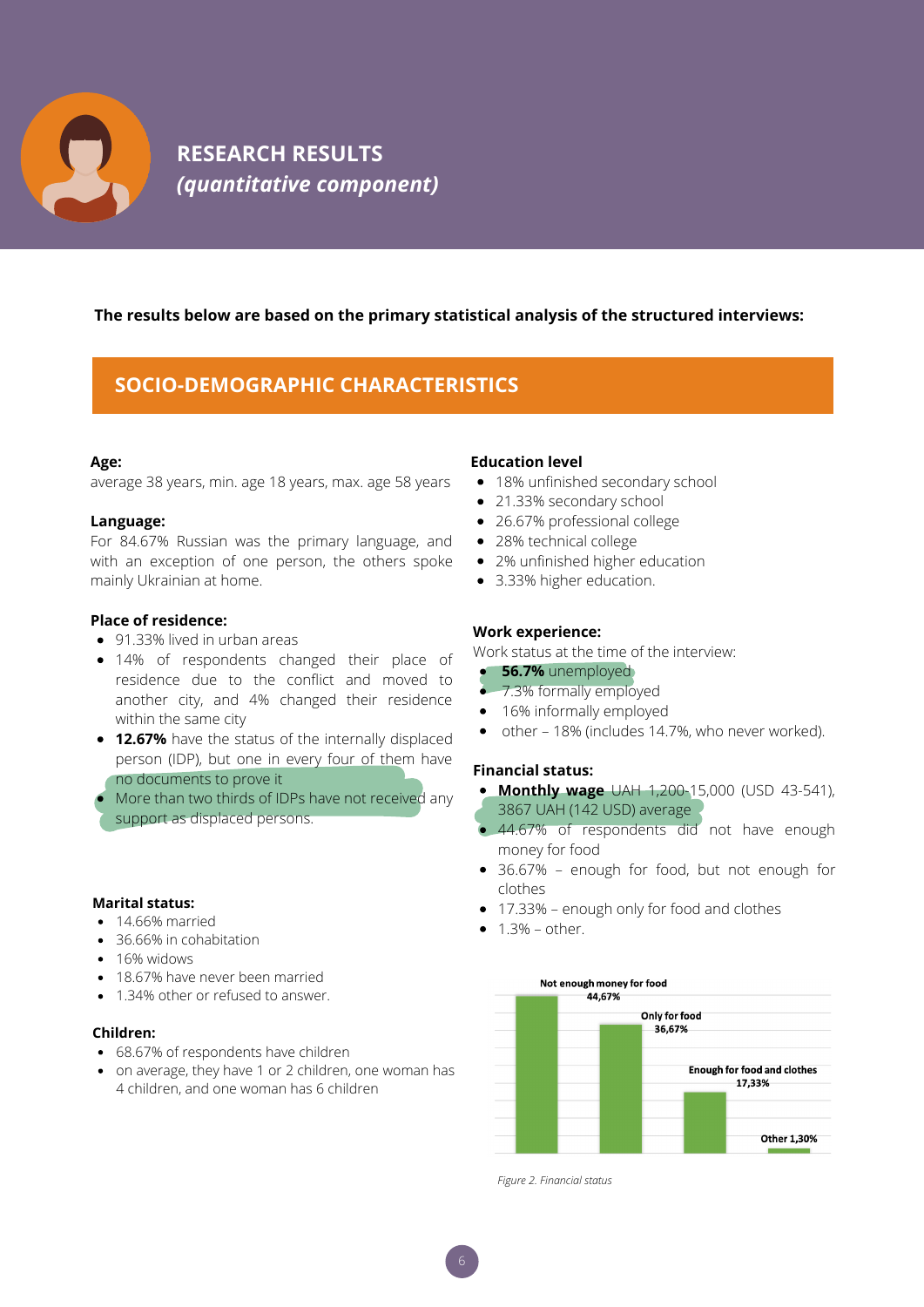# **DRUG USE AND DRUG ADDICTION TREATMENT**

**The lowest age** of starting drug use – 12 years, average age of starting drug use – 20 years old.

#### **Last drug used:**

- Opioids 48%
- Amphetamine types stimulants (ATS) 12.5%;
- Pharmacy drugs' 16%;
- Others used a combination of drugs at the time of the last drug use.

**Overdose – 29.3% experienced opioid overdose at least once.**

#### **Drug addiction treatment**

- **49.33 %** were registered with the drug addiction clinic at the time of the interview, and 6.67% were on the registry before;
- 57.33% never received drug addiction treatment;
- 28.67% currently received OST at the time of the interview, and 3 women were OST program clients before but did not receive treatment at the time of the interview.
- **10 women** had to interrupt OST because of the armed conflict.



*Figure 3. Last drug used*

**12% were denied medical treatment because of drug use**

## **HIV AND HEPATITIS C**

#### **HIV testing:**

- Only 1 of 150 respondents never tested for HIV
- Only 1 person self-tested for HIV as the latest test
- Only 6 women (4%) had their HIV test done by an outreach worker
- 4 women do not know their HIV status
- Among 66 respondents who indicated that they were HIV negative, 84.85% got tested during the last 12 months
- 5 women of 66 respondents who indicated that they were HIV negative haven't got an HIV test since April 2014

#### **52.67% of respondents are living with HIV**

#### **ARV treatment (data on the respondents living with HIV):**

- 3 women have not ever been offered ARVtreatment;
- **12.66%** of HIV-positive women (10 women) have never received ARV-treatment;
- 38 women (48.1% of HIV-positive women) have at least once stopped taking ARV-treatment, 33 of them stopped taking treatment for some time after 2014
- 18 women (22.78% of HIV-positive women) have never been tested for the viral load
- 62 women (78.48% of HIV-positive women) have never been tested for HIV drug resistance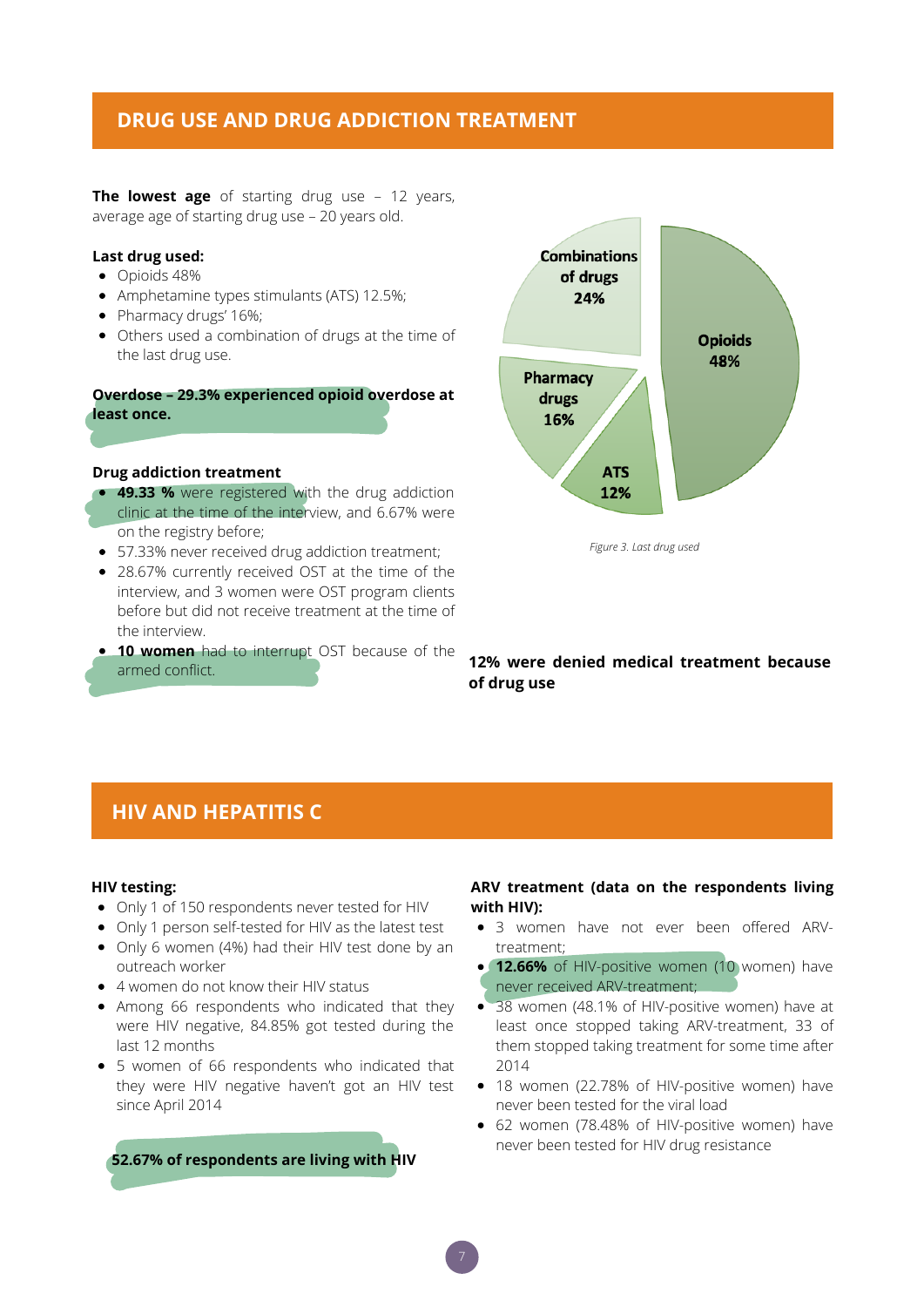#### **Hepatitis C:**

- 56% of respondents indicated that they currently had hepatitis C
- 22% women don't know if they have the hep C virus.

#### **Hepatitis C treatment:**

- Only 1 person got treatment free of charge
- 4 women paid for their treatment themselves
- **91.86%** of respondents who knew that they ever had had hepatitis C have never been treated.

*paid for their treatment themselves*

*got treatment free of charge*  $\bullet$ *never been treated*

*Figure 4. Hepatitis C treatment*

# **HARM REDUCTION**

- 11.33 % of respondents did not receive any harm reduction services during the last 12 months
- Only 6 women (4%) received naloxone during the last 12 months
- Only 5 women received food through harm reduction services during the last 12 months.

# **REPRODUCTIVE HEALTH**

- **39.33%** have never tested for STIs
- Only 10% of those who have ever tested for STIs, had their latest STI testing for free
- 79.33% of respondents have never received STI treatment
- **STI testing and treatment:**  $\bullet$  None of those who received STI treatment received it free of charge
	- 13 women (8.6% of all respondents) reported that they treated themselves without seeking medical advice
	- **33%** haven't used any contraception methods during the last 12 months.



*Figure 5. Reproductive health*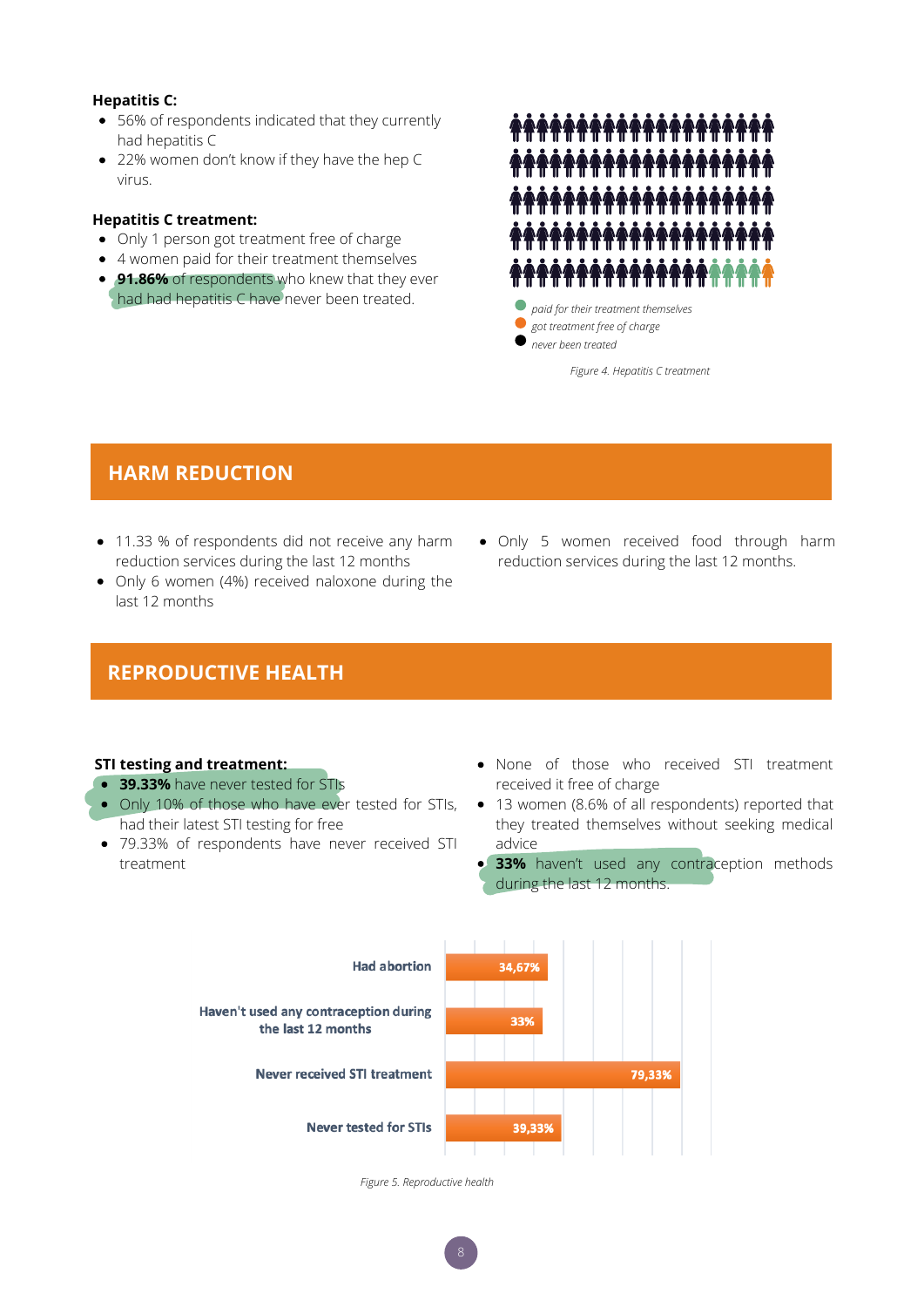**Pregnancies** – 82% of women has pregnancy during 4.08% didn't have access because they didn't have their lifetime, and among those who were ever pregnant:

- 29.27% had 1 pregnancy;
- 30.8% had 2 pregnancies;
- 17.88% had 3 pregnancies;
- 8.13% has 4 pregnancies;
- 13.82% had 5 pregnancies or more (up to 9).

34.67% of respondents reported that they had **abortion,** among which:

- **8 women were recommended** (by doctors) to have abortion because of drug use,
- 1 because she was receiving OST,
- 1 because of her HIV-positive status.

86.17% of respondents who were pregnant before accessed maternity clinic during their last pregnancy free of charge, 5.69% had to pay for the visits and

permanent registration.

Three women started **OST during pregnancy**, 10 women continued to take OST during pregnancy (they started to receive treatment before it), and 1 person interrupted OST during pregnancy because of doctor's advice. 16 women (13.01%) didn't access OST during pregnancy because they either didn't receive doctor's advice to do so or because OST was not available in the place of their residence.

#### **Child custody:**

- 6 women gave up child custody (reasons for refusal were not specified)
- 8 women were denied or limited in their parental rights and in four cases authorities made attempts to do so
- 7 were trying to get their children back,
- 3 succeeded in getting their children back.

# **SEX WORK**

- 36 women (24% of participants) have sex work experience
- 20% of participants exchanged sex for money, drugs or food during the last 7 days
- Out of **36 women** who were ever involved in sex work, **8 women** provided sex for the police and 6 – for the military
- 24 out 36 who were ever involved in sex work were at least once forced to provide sexual services, and 4 women indicated that it was done by the police
- 17 women were physically abused while providing sexual services.



*Figure 6. Sex work and sexual*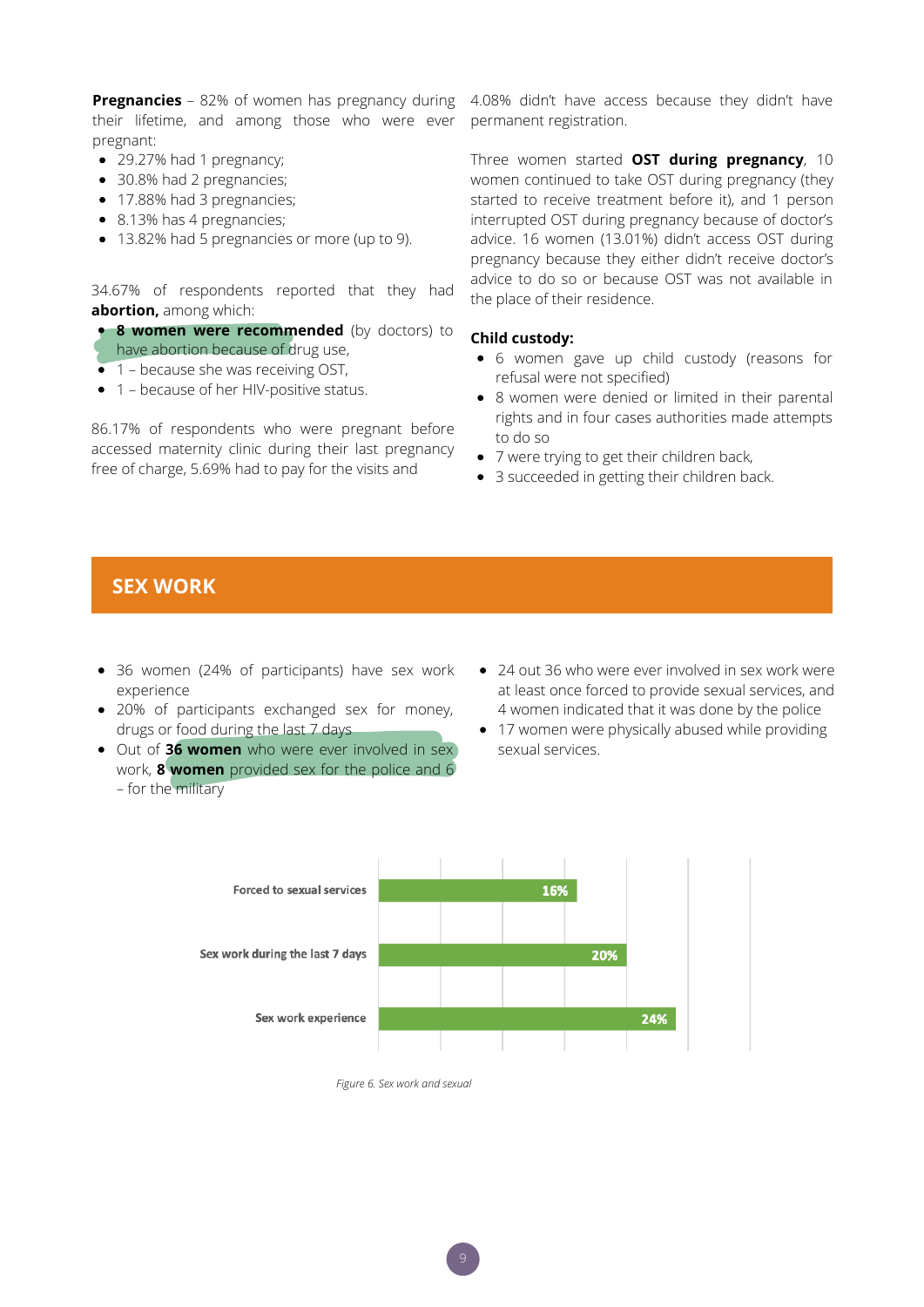# **VIOLENCE**

#### **Intimate partner violence:**

- 35.33% experienced physical violence from their intimate partner
- 14% experienced sexual violence from their intimate partner
- 37 women (67.27% of those who experienced any form of violence from intimate partner) have called police in case of violence.



*Figure 7. Intimate partner violence*

#### **Non-intimate partner violence:**

- 47 women (31.33%) experienced physical violence, but only 7 women turned to police in this case
- 30 women (20%) experienced sexual violence, but **asked support from a crisis center for** only 3 women called police in this case.

#### **Protection from violence**

**None of women who experienced violence ever**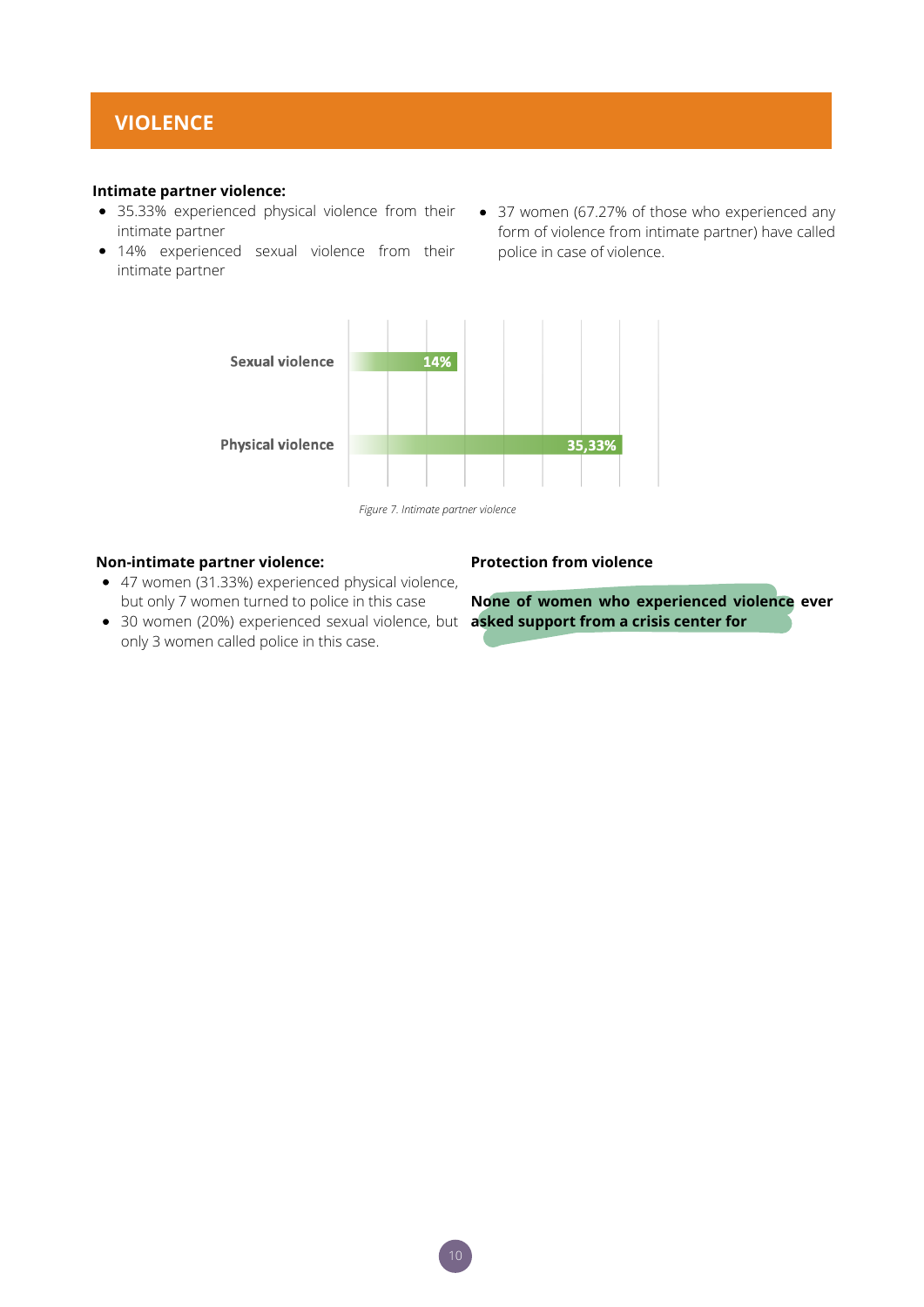

# **RESEARCH RESULTS:** *qualitative component*

**Analysis of barriers to access to services based on in-depth interviews with 15 women**

# **STIGMA**

Stigma remains the central barrier in receiving HIV testing, timely start of therapy and receiving the social and medical care guaranteed by the state. The issue is the intersecting stigma of HIV and stigma of drug use, which exacerbates the marginalization of vulnerable women and excludes them from the health care system, including ob/gyn care.

*«I was pregnant, the attitude of nurses and doctors to me was very bad. ... It was because of my HIV infection. ... I gave birth to my child, it was caesarean, the nurse was rude, she hurt me when treating my stitches, she threw the band aid, cotton and also said like: ew!. And she left, without a hello or a good-bye. Just clean it up by yourself. And there were very many things like this. When you stay in the box, when the nurse or doctor comes, they could just pass me by,* without entering the room». (Tetiana, Kramatorsk)

*«In the corridor, the doctor, after calling my narcologist, tried to clarify something… I could barely hear them, I was in the box, but I heard that he called me «methadone bitch», well, just heard «this methadone bitch», I don't know what else was there, couldn't hear. But in general, no one insulted me, but the attitude was very, very bad».* (Ania, Lysychansk)

Stigma often grows into **discrimination** – denial of medical care, including narcological:

*«… I was first locked up to a prison cell, I violated a bit the regime there, so in short, I was locked up to the punishment cell, when I was going through withdrawal and my jaw was rotting. For a week, just like that. So, I went through my withdrawal there».«… recently my kidneys went bad, and the ambulance took me to the hospital, brought me there. They said it was my withdrawal, and sent me back from there. «She is in withdrawal… we cannot give her an IV linethe treatment... If we cannot give her IV dropper, it means we cannot provide her any treatment. So, get her back».* (Yulia, Kramatorsk)

What draws attention is that women take the medical personnel's derogatory attitude to themselves as a matter of course, as a norm:

*«...of course, they told me, well, when I was giving birth, they told me do not twitch, god forbid the blood spills on us, you are contagious, well, things like this. Even now, when I get to a hospital with my child, I frankly tell them that I am HIV positive, yes, I do not hide this fact, I tell the people that yes, this is so, well, sometimes a nurse tells me that I am a bad mother,* **but I try to pay no attention to this».** (Svitlana, Kramatorsk)

Stigma also manifests in the family environment, creating additional risk of verbal violence:

*«I have constant quarrels [with the significant other], he constantly reminds me that I have AIDS, constant humiliation. That I will die soon, that I have AIDS».* (Svitlana, Kramatorsk)

The absence of access to information and to support systems forms conditions for «self-stigmatization» – and, as a consequence, vulnerable women's voluntary social isolation:

*«For three years, I haven't had manicure. Do notvisit a dentist. I am afraid. Before, I was afraid to get infected, now I am afraid that I can infect someone else». (Tetiana, Kramatorsk)*

Stigma in the society is exacerbated by criminalizing women who use drugs. Being IDPs, they find it harder to rent an apartment:

*«…We rented an apartment, we gave the copy of a passport, my husband's and mine. The next day, the landlord comes with a policeman, it was his relative I think, and says: «Why haven't you mentioned that you have a criminal record?». I say: «Well, that's my past, I* served my term». (Valeria, Kramatorsk)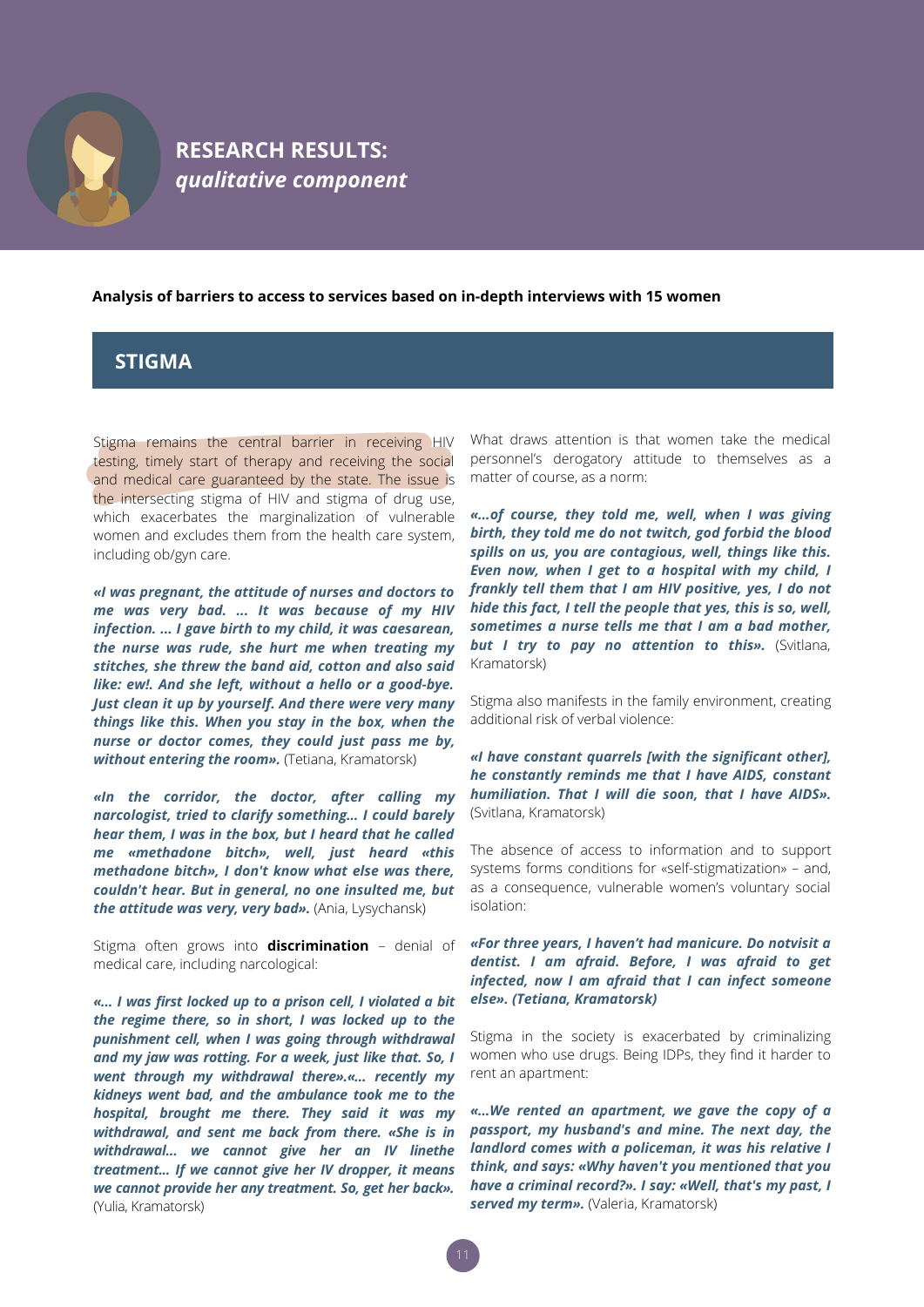Stigma and non-conformity to gender stereotypes and expectations about the behavior of a «good mother» affects relations with other family members, including children:

*«*(Tell me about your relations with your children). *Well … this way and that way … first, they are adults already, they haven't seen me for a while they know that I use, used... when I start, for example, some serious talk with them, they, well, the elder one does this mostly, can say: «Listen, what are you trying to teach me, if you yourself are … well, such a stupid one».*

*«Well, we lived with his (late husband's) father and his*

*live-in girlfriend, she worked in a hospital. Well, and she there, in the town education department or some other place, she told them that I use... First, she evicted us from the house we lived in. Well, me and my child we left in what we were wearing. My mother also refused to let me in…»* (Yulia, Kramatorsk)

*«When I was bringing my kid to the kindergarten, the educator once said: come upstairs to the administrator. When I did get to the administrator, she said with this sort of tone: don't think much of it, but your kid, the group, mothers, fathers, they think that you are infected with HIV, or have some other infectious disease».* (Ira, Severodonetsk)

# **VIOLENCE BY PARTHER**

Domestic violence against women who use drugs manifests in all forms – psychological, physical, economic, and sexual:

*«… With my first husband, it was so that he burned all things, appliances, put a knife to my throat. He forced me to drink, was pouring vodka into my mouth, raped me. I was forced to flee with my 4 year-old child to my mother in Zaporizhia oblast at night. I fled from home. With two T-shirts, my passport, carrying my son. With my second husband, we lived normally for several years. And when we learned the diagnosis, all windows got broken, he beat me, I got concussion. He was taking the child away, abandoned him in some pub».* (Tetiana, Kramatorsk)

*«I lived with a young man, he used drugs and alcohol. … when he used alcohol, he would go off the rails and he would lock the doors with us inside. He was taking my keys from me and terrorizing me inside – with an axe, with a club bat, he also punched me and burned me with cigarette stubs. I was locked inside, I was yelling, and the neighbors… No one helped, no one called the police»* (Lena, Kramatorsk)

Women are forced to choose between their life and being sentenced for self-defense, because self-defense is classified as «inflicting grave bodily harm»:

*«I lived with one like this, an aggressive young man, who was very jealous... He beat me often. … Once, as it often happened, we had a fight, and he took a knife, he wanted to ... me … he once hit me with that knife. Of course, I did not go to the police, did nothing. And this knife again. Well, I stabbed him in the back. He survived, thank God, but he had to go through intensive care. For this, I got 5 years of prison».* (Ania, Lysychansk)

Expecting protection from violence from the police and not getting it, women lose confidence in the possibility to get help and protection:

*«…I called them so many times, they [the police] did not help me with anything. Probably, they set me up rather. I asked to hold him, to give me time to pack my children's things, to hide, but he was released in three hours, he was at home already».* (Tetiana, Kramatorsk)

*«I sought help from the police. I have no one to help me [here], my relatives all live in Kostiantynivka, I am alone here in Kramatorsk. I called the police, policemen were arriving, taking him away. Well, in 2 hours he got released, that's it».* (Lena, Kramatorsk)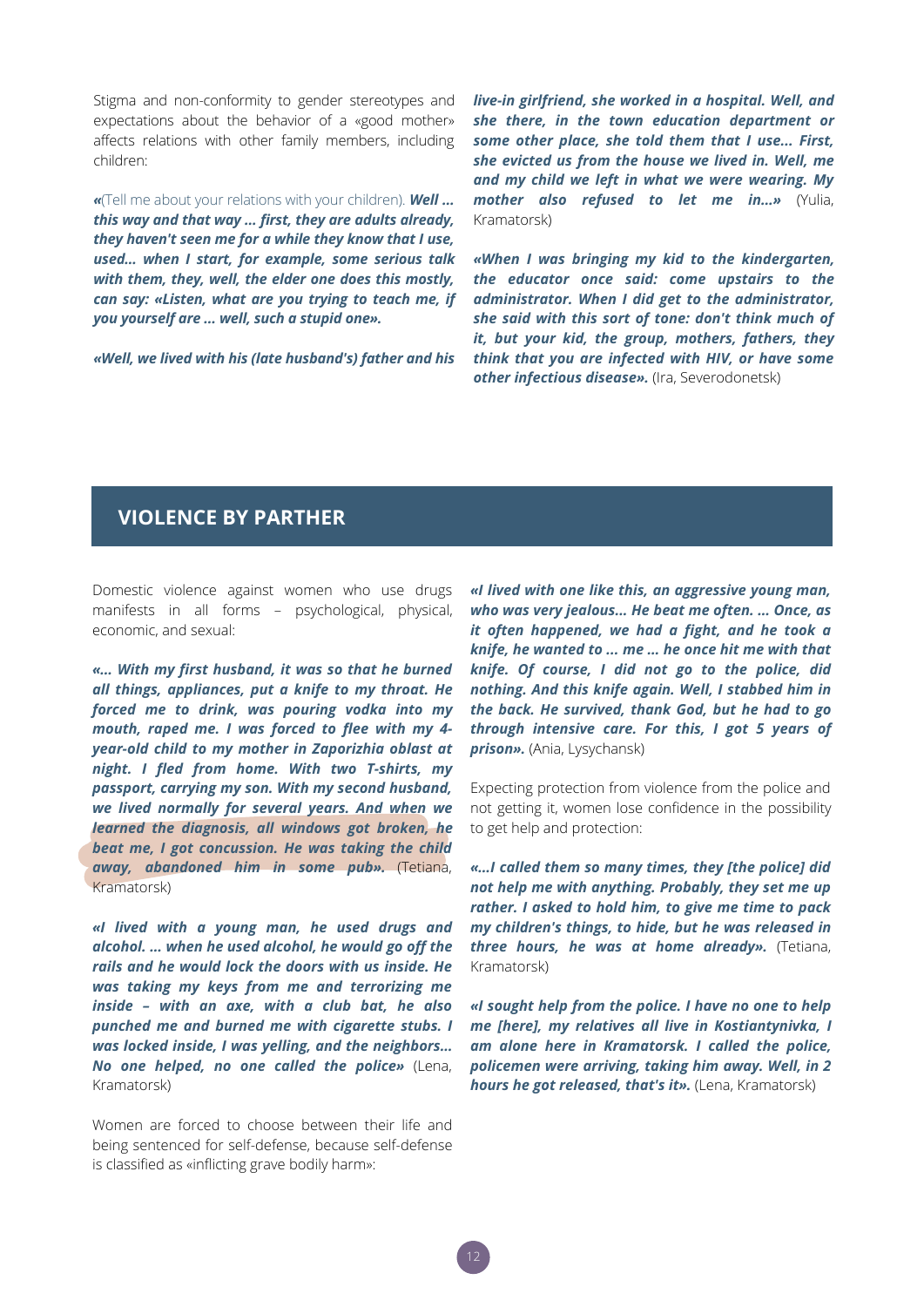### **VIOLENCE BY POLICE**

Women using drugs reported unlawful detentions, physical violence, threats, accusations of separatism and blackmail by police officers:

*«… they (the police) beat us very hard, and not like the usual, when they beat not to leave trace. They beat us in any way they wanted. And they were saying that they lost their homes because of me... And every one of them could enter and each could at least swear at me and hit my face or my stomach … horrible. I say, nothing like that happened before or after».* (Svitlana, Kramatorsk)

*«…Before* [the war] *they never even touched us* [sex workers]. *…we were working for ourselves, meaning, we had no protection racket. In Severodonetsk, specifically, everyone worked for themselves, but now, after the war, Luhansk police officers moved here, they are not local police... Now they go to us for information all the time. If you do not give them any information, you will not work here. (And what kind of information do they expect from you?) Turn in someone, you know, like girls set up taxi drivers, like, soliciting of women… like a taxi driver drives me to a client and the cops arrest him for soliciting of women.*

*… One taxi driver got arrested twice, that's the thing».* (Alina, Severodonetsk)

*«…they [doctors] registered all that [beating] and called the police, because they had a procedure like this. And with the police, one of them came there, the one who was beating us, when he saw it was me, he said: do you understand that we can just take you out of the hospital and just shoot? And I will explain later that you are a separatist. …in the morning I received a call from some kind of boss of theirs, some type of supervisor or leading officer, and said: what do you expect from your complaint? What can we do for you to withdraw it? Perhaps just an apology could be enough for you? I said, no, I want my complaint to go through the entire procedure, as it should, and affected all people in fault for this, so they are brought to justice. But, of course, the fact that I was leaving the city, it created many options for them. …did not even respond, I was in Donetsk, and this is not a government-controlled territory, so no one called me about this ever again, no one replied».* (Svitlana, Kramatorsk)

#### **CUSTODY OF CHILDREN**

The articles of the Family Code inherited since the Soviet times about deprivation of paternal rights based on «chronic alcoholism and substance abuse»[6] and their practical implementation by children protection services and guardian boards take away women's rights to health and to parenthood if they try to get treatment while being a parent. This is a discriminatory norm, so-called legalized stigma, built into the legislation of some countries, is the reason why women refuse to sign up for existing OST programs and other medical services. Drug use or being in the OST program, along with the legalized stigma gives ground to abuse, intimidation, and threats to parenthood rights by family members and social services:

*«…After the divorce, my husband, via social services, initiated requests for documents that I am on OST. When I used street drugs, he could not prove that I am an addict. Later, when I started OST treatment, he managed to get a certificate from drug addiction dispensary that I am on drug user registry. The guardian board commission under the executive*

*committee declared that our child will reside with his father. In fact, my OST treatment was the only ground for this decision. I had a place to live, I had all conditions for the child. Before the commission meeting, they asked me: «For how long have you been drug dependent?»* (Tetiana, Lysychansk)

*«My mother took custody of my child, because I was half-dead. I was saved only be the substitution therapy and support from volunteers, however small it was... I would like to get my child back very much … I was accompanying the child to the class, was visiting teacher-parents meetings, wanted to get the child back … when I went to child protection services, I was given the list of documents I need to bring which was totally unrealistic – that I am not on drug user registry , and to get this certificate one needs 5 years, also, for half a year I need to be officially employed, and get salary that is at least higher than minimum wage»* (Ira, Severodonetsk)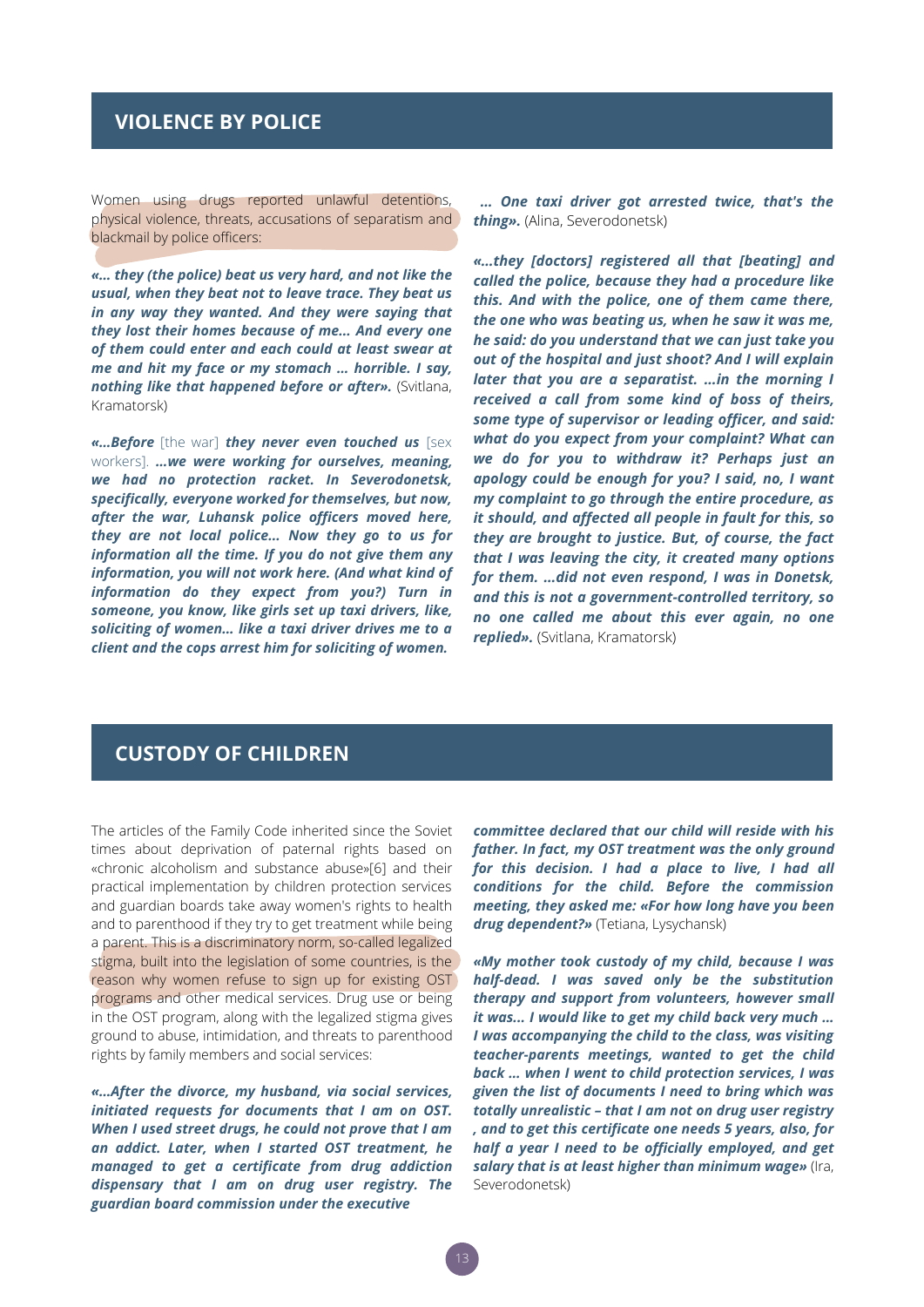*«Yes, I was summoned, I was visiting (the child protection services). I was told this: your granny filed a complaint against you. … I told them, you can come and take a look how the child lives, what the conditions are. The child has everything – a place to sleep, a place to bathe, toys, all this is available. I do not know what she wants. You see, I have nothing,*

*I have no one, I have no accommodation* [of my own], *no one. And she has it all. She has connections, she has relatives. She can take the child away from me, and I cannot say anything to it, for who am I for them? The mother with HIV, who can harm the child, or so they think».* (Sveta, Kramatorsk)

# **CONSEQUENCES OF THE MILITARY CONFLICT**

In addition to closing down the OST programs, some women survived beatings and unlawful detentions for drug use and for participation in OST programs by the militants of the self-proclaimed republics, and also harassment and constant inspections by the military and police structures on the territories controlled by the government of Ukraine:

*"... bags on the head, beat me heavily and shipped on to Mashkoledzh. It was in 2014, in October. Batman had his «first city prison» there. There were beatings, and hammers ... They used hammers to beat my fingers off... Yes, I was pregnant. ... They didn't give me any food or drink ... even the guys, well, others who were imprisoned there, even they asked: «Give the girl something to eat, even a slice of bread. She, well, the girl, she is pregnant». My fingers don't move… I had the surgery then, and the joint was removed. Legs ... they were all wound. (They did it because you have drug dependence?) Yes, because I am on OST ... Well, they beat me so much that ... First, our hands were tied behind with the wire and god forbid you get your hands free... We were kept in the boiler room on the floor, we had nothing at all no mattresses, nothing,*

*nothing. We spent 10 days there like that ...*

(What about your pregnancy?) *Well, miscarriage ... I didn't have any undamaged spot of me. Not on the face, nowhere, my whole body was so blue... And then there was the second basement, for 13 days... It was in a month … On 13, yet they beat me hard, yes. That they kept me that my bruises passed. Well, that I had no undamaged spot on me.*

*«…I was released in 2014, right then. …for like 3 years SSU was dragging me around. And, whenever I got employed, I was fired later. Well, just came, asked some things, and that's all, I get kicked off like that … those 3 years, I was under the watch of those people, after I got released, my release certificate has the stamp of «DPR»...».* (Yulia, Kramatorsk)

*«…three days before the release, they threw us to the cell for men. They counted on my husband defending me, so he would get killed, and I would get raped … there were 20 men there, and one of me. …we were there for four days … it was just a basement».* (Valeria, Kramatorsk)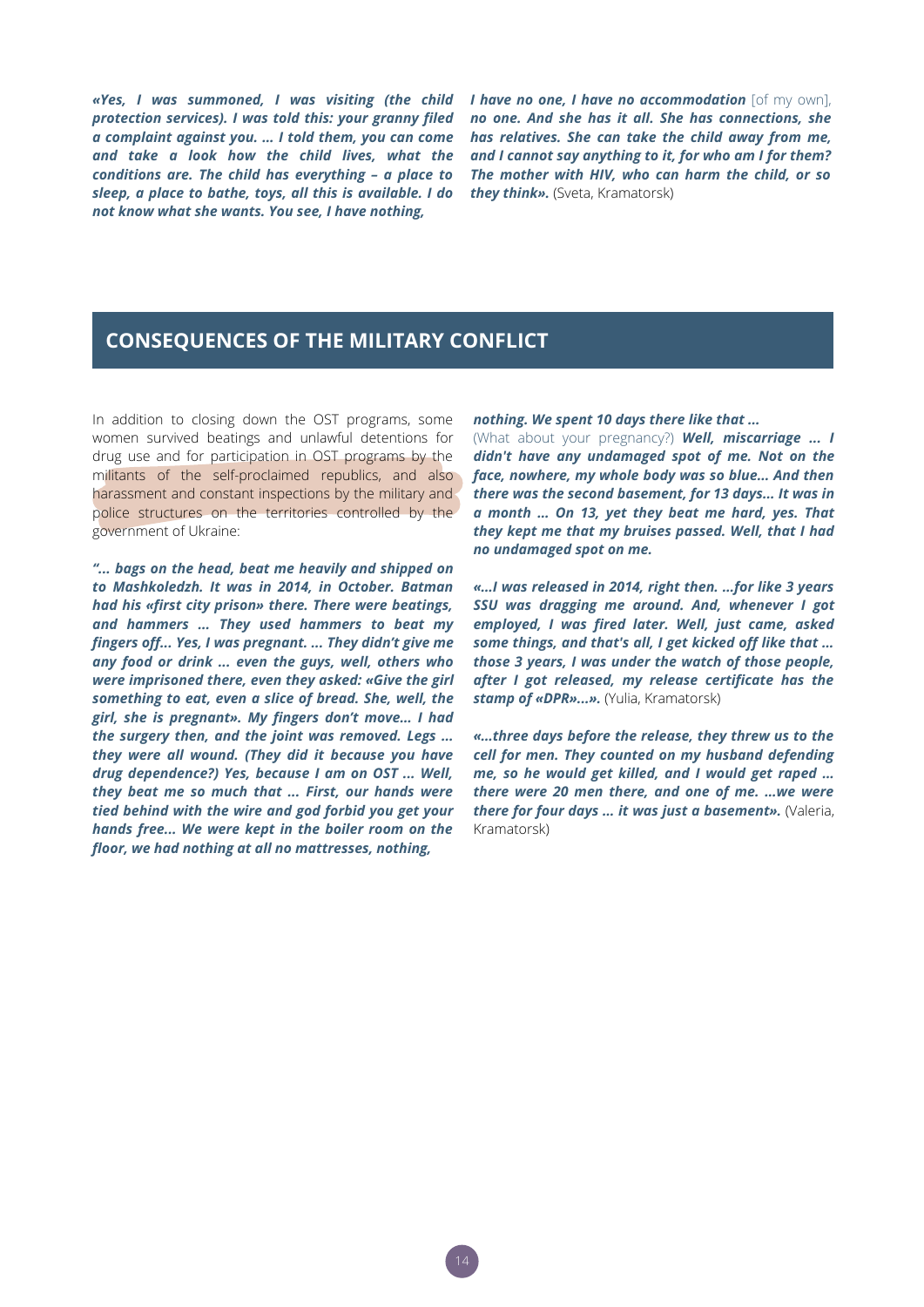

# **INTERPRETATION OF RESULTS AND LIMITATIONS OF METHODOLOGY**

The small size of the sample and the fact that the study participants were not selected randomly, does not allow extending the obtained results to the entire group of women who use drugs and live near the temporarily occupied territories of Ukraine. In other words, a low level of education and lack of employment, very high prevalence of HIV (52.67%), high coverage with HIV testing and harm reduction programs, and other indicators concerning health and access to services do not necessarily reflect the average indicators among women who use drugs in these areas.

Due to the peculiarities of approach to recruiting the participants (the «snowball» technique, often used for

research in marginalized groups), the sample included, mainly, harm reduction program clients, who are prevalently women with a low social status and with a poor social adaptation level, and, due to this, highly vulnerable to violence, infections and discrimination in the health care system.

Therefore, this research data draws **a portrait of a woman from the most vulnerable subgroup of people who use drugs** – and the data is valuable exactly because it identified the combination of social and medical problems that must be taken into account in planning HIV and SRH services and in evaluating their quality and accessibility.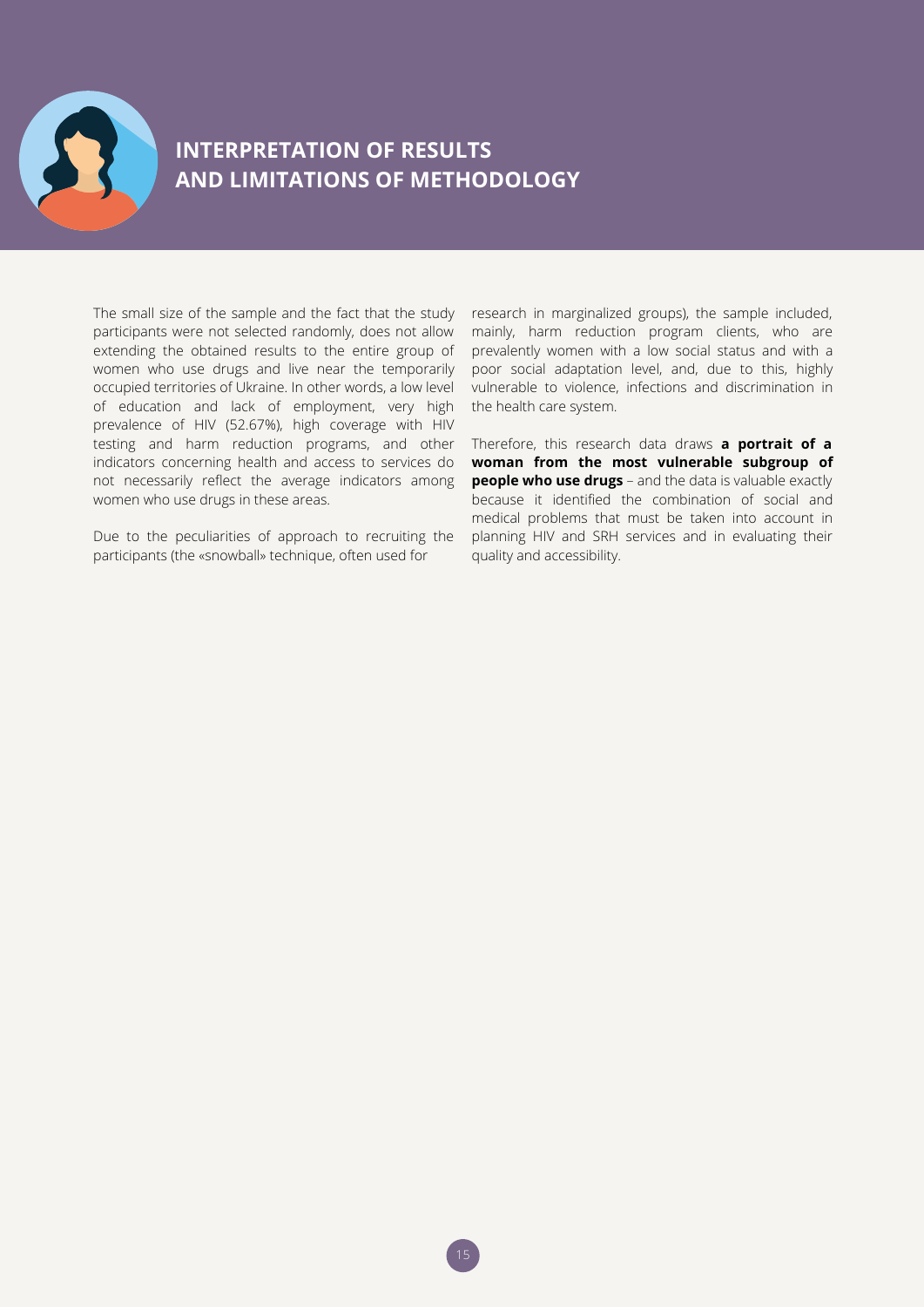

# **CONCLUSIONS**

The study documented challenging socio-economic situations of women who use drugs and live in the zones affected by the armed conflict in Ukraine. At the time of the survey, almost half of the respondents did not have enough financial resources even to buy food; the unemployment rate was significantly higher than the regional averages (56.7% of respondents did not have any job and another 36% worked unofficially, while the average unemployment rate in Donetsk and Luhansk regions were 14.4% and 15.3%, respectively[7]). The plight of women who use drugs was further aggravated by the fact that almost one in five had to change their place of residence due to the military conflict.

All this reflects not only urgent social assistance needs among women who use drugs, but also high access barriers for the healthcare - in cases of partial or full outof-pocket payments. The study showed that only some of essential health services was provided free of charge - HIV testing and treatment and opioid substitution therapy, while hepatitis C treatment, as well as the diagnosis and treatment of sexually transmitted infections were barely inaccessible or completely inaccessible to women who use drugs. In addition to financial constraints, stigma among medical staff against women who use drugs continued to pose a significant access barrier. The study showed that in a number of cases women were recommended an abortion due to their drug use, HIV infection or being OST clients.

While the region managed to maintain free of charge HIV

treatment and OST, the study revealed significant issues of service accessibility and quality. However, these problems existed even before the armed conflict. The majority of respondents did not receive drug dependence treatment either before or after the armed conflict; 12.66% of women living with HIV have never received ARV therapy. At the same time, the armed conflict, most likely, has resulted in ART interruptions more than 40% of women with HIV interrupted therapy for some time after 2014.

Violence against women who use drugs has been aggravated by the armed conflict. In addition to high levels of domestic violence, there were more frequent and violent assaults by the police and the military, to which women who use drugs have become extremely vulnerable due to stigma and criminalization. At the same time, the system of support for vulnerable women who survived violence was not established in the region even before the armed conflict; this notion is supported by the fact that none of the women interviewed sought specialized assistance in cases of violence.

Despite the small number of respondents, the study demonstrated the scale, severity and persistence of the issues faced by women who use drugs and lived in the zones affected by the armed conflict in Ukraine. Addressing these challenges requires a systematic community-led approach with essential components of social and financial protection, SRH services and assistance in situations of violence.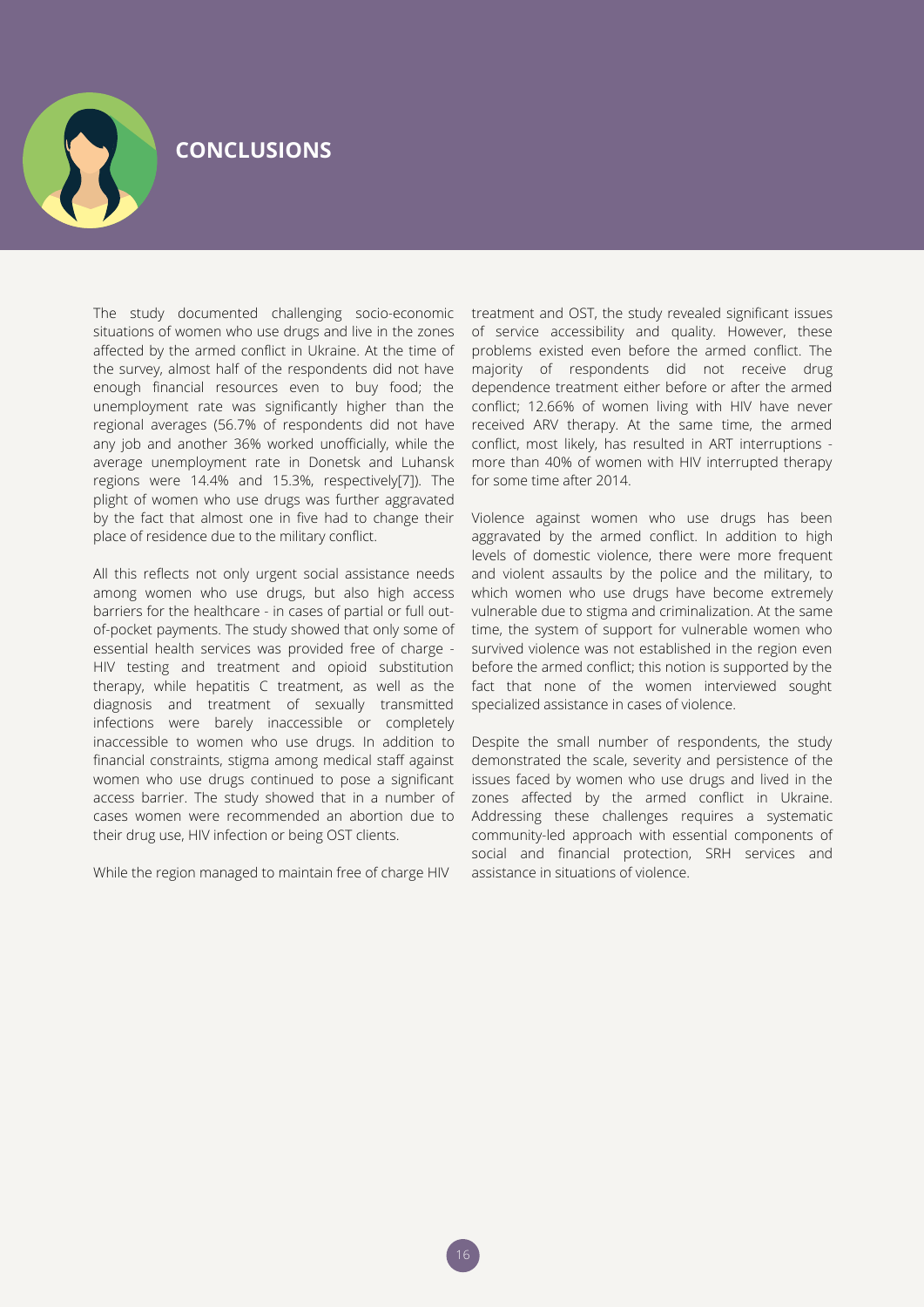

[1] FabRiders was founded in 2012 by Dirk Slater, building on his experience supporting social justice movements in over 30 countries. FabRiderswas involved in technical support provision for Open Society Foundations projects in Eastern Europe and Central Asia. In 2013-2015, FabRiders provided support to EHRN campaign "Women Against Violence", EC-funded overdose prevention project etc. For the current project FabRiders provided support for developing instruments for the safety of research team ad research participants and data protection.

[2] Study of human rights violations faced by women who use drugs in Estonia. [https://harmreductionjournal.biomedcentral.com/articles/10.1186/s12954-018-0259-1](https://www.emerald.com/insight/content/doi/10.1108/978-1-83982-882-920200012/full/html)

{3} Access Barriers to Health Services for Women Who Use Drugs in Eastern Europe and Central Asia. <https://www.emerald.com/insight/content/doi/10.1108/978-1-83982-882-920200012/full/html>

[4] - [https://reliefweb.int/sites/reliefweb.int/files/resources/050%20Gender%20and%20conflict%20in%20Ukraine.pdf](https://www.emerald.com/insight/content/doi/10.1108/978-1-83982-882-920200012/full/html)

[5] - [https://news.un.org/en/audio/2015/01/596672?fbclid=IwAR2YnLlNOAyjBzP\\_Bg6umk-HLekJgrEMfFBUiqNuQ8OlruO4L\\_zXLfNCgYk](https://www.emerald.com/insight/content/doi/10.1108/978-1-83982-882-920200012/full/html)

[6] - Family Code of Ukraine, article 164 [https://zakon.rada.gov.ua/laws/show/2947-14#Text](https://www.emerald.com/insight/content/doi/10.1108/978-1-83982-882-920200012/full/html)

[7] - Raziosi, A. (2015). More and better jobs for the Ukrainian people are key to recovery [Website comment]. Retrieved from [https://www.ilo.org/global/about-the-ilo/newsroom/news/WCMS\\_393033/lang--en/index.htm](https://www.emerald.com/insight/content/doi/10.1108/978-1-83982-882-920200012/full/html)